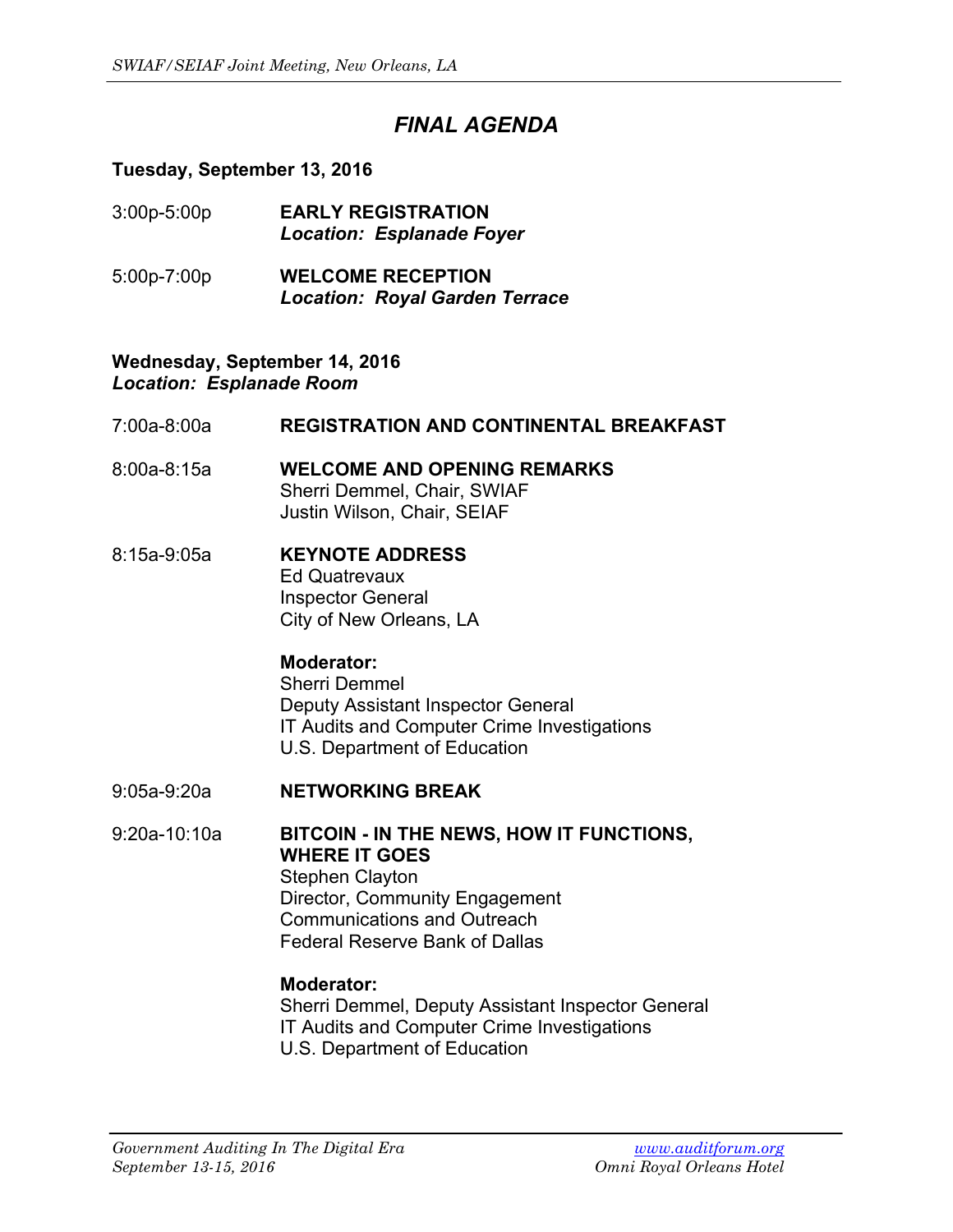# **Wednesday, September 14, 2016 (Continued)**  *Location: Esplanade Room*

10:10a-10:25a **NETWORKING BREAK**

10:25a-12:15p **BITCOIN - IN THE NEWS, HOW IT FUNCTIONS, WHERE IT GOES (CONTINUED)**  Stephen Clayton Director, Community Engagement Communications and Outreach Federal Reserve Bank of Dallas

> **Moderator:**  Sherri Demmel Deputy Assistant Inspector General IT Audits and Computer Crime Investigations U.S. Department of Education

12:15p-1:15p **LUNCH AND NETWORKING**  *(Location: Royal Garden Terrace)*

#### 1:15p-2:05p **FRAUD AND THE DARKNETS**  Tom Harper Assistant Special Agent-in-Charge Technology Crimes Division Office of Inspector General U.S. Department of Education

# **Moderator:**

 Deborah V. Loveless Director, Division of State Audit Comptroller of the Treasury State of Tennessee

2:05p-2:20p **NETWORKING BREAK**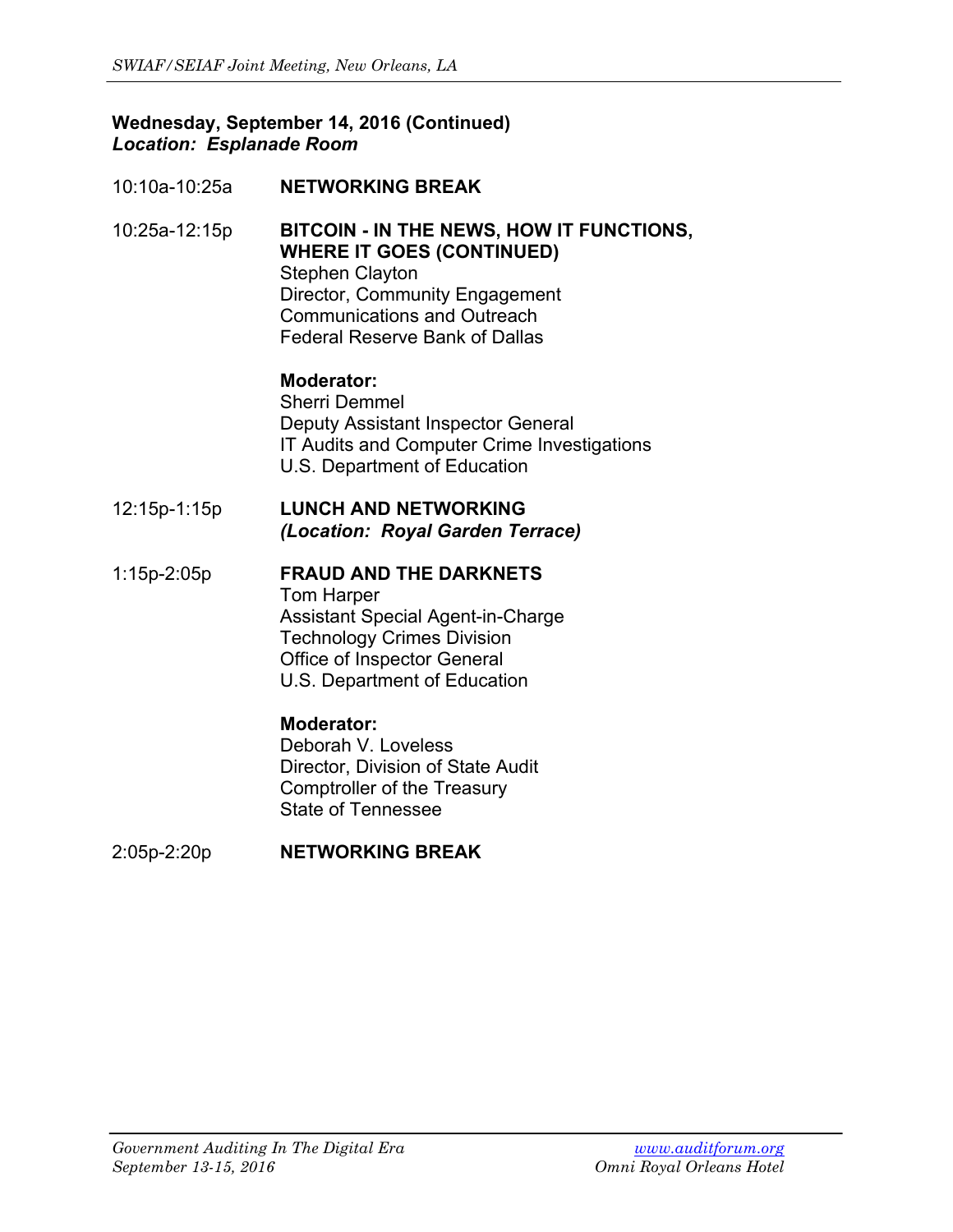# **Wednesday, September 14, 2016 (Continued)**  *Location: Esplanade Room*

2:20p-3:10p **FRAUD AND THE DARKNETS (CONTINUED)**  Tom Harper Assistant Special Agent-in-Charge Technology Crimes Division Office of Inspector General U.S. Department of Education

# **Moderator:**

 Deborah V. Loveless Director, Division of State Audit Comptroller of the Treasury State of Tennessee

# 3:10p-3:25p **NETWORKING BREAK**

# 3:25p-4:15p **TRENDS IN CYBERSECURITY**

Ralph R. Russo Adjunct Professor Homeland Security/Applied Computing Studies Tulane University

# **Moderator:**

 Christine Harden Deputy Chief Examiner Alabama Department of Examiners of Public Accounts

4:15p-4:25p **NETWORKING BREAK** 

#### 4:25p-5:15p **WHEN AUDITS BECOME INVESTIGATIONS** Nathan Wiebe

 Chief of Investigations Office of The City Auditor City of Austin, Texas

# **Moderator:**

 Corrie Stokes City Auditor City of Austin, Texas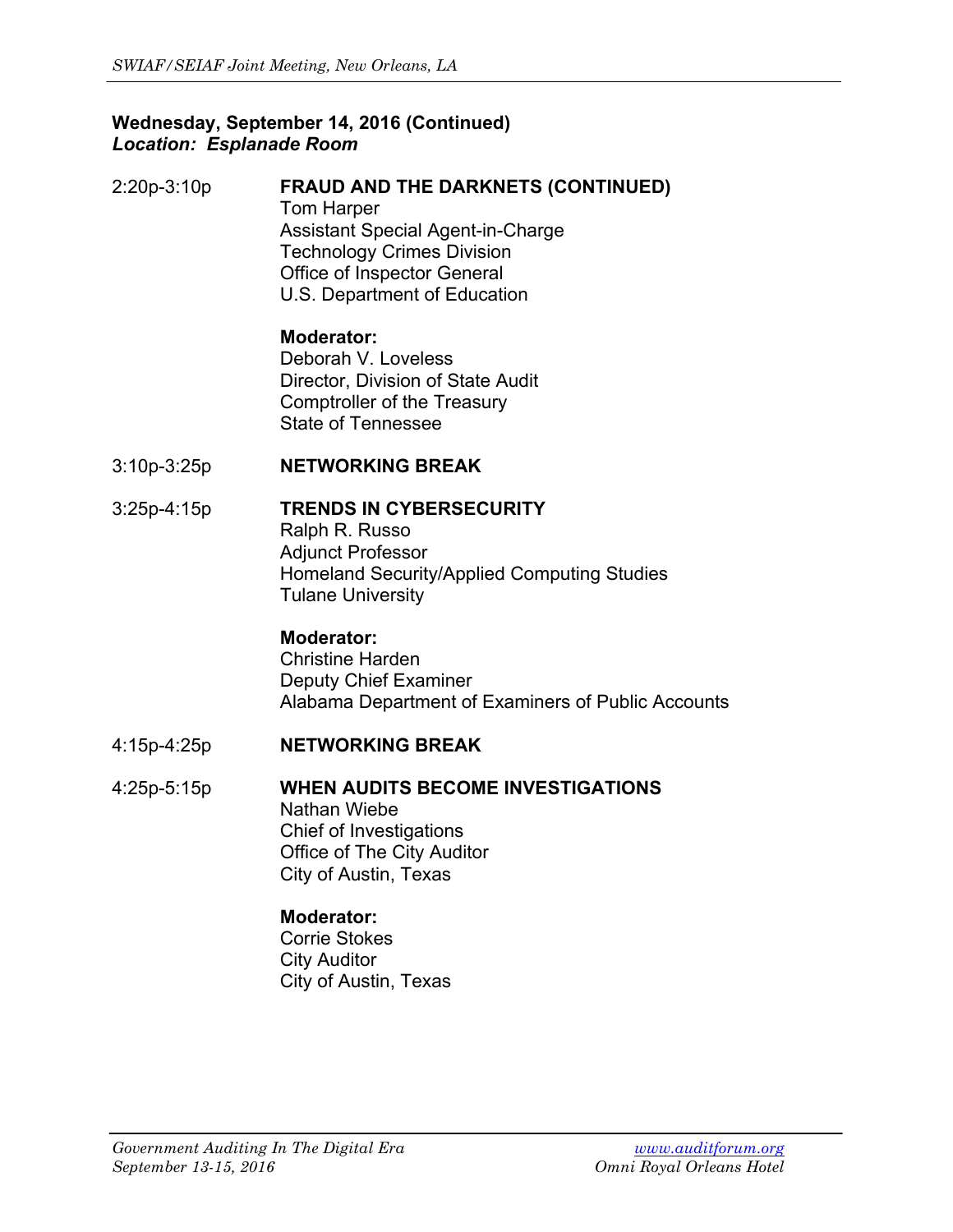# **Wednesday, September 14, 2016 (Continued)**  *Location: Esplanade Room*

- 5:15p **ADJOURNMENT**
- 6:00p-9:00p **MAIN RECEPTION**   *Location: The National World War II Museum*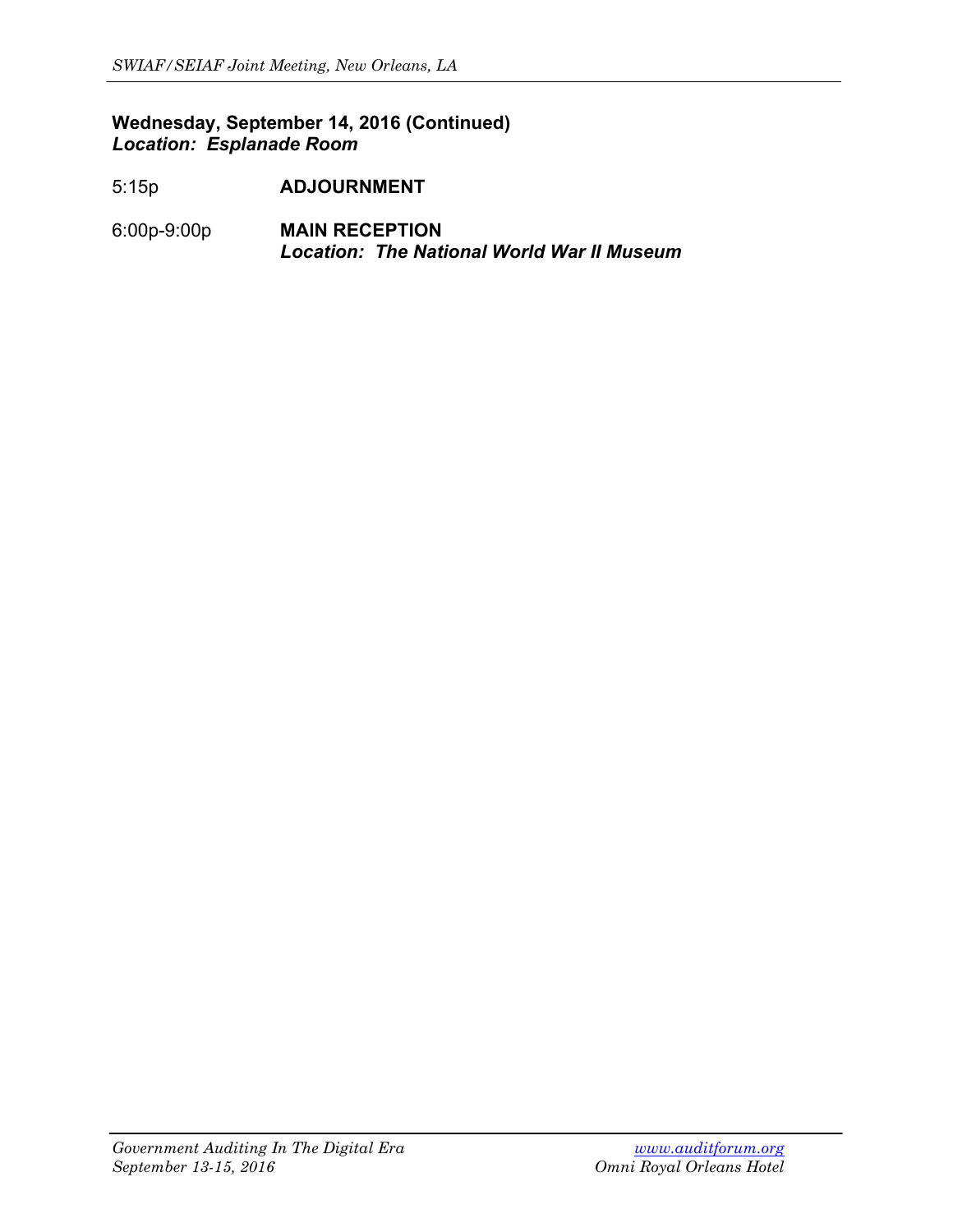#### **Thursday, September 15, 2016**  *Location: Esplanade Room*

#### 7:00a-8:00a **REGISTRATION AND CONTINENTAL BREAKFAST**

8:00a-8:50a **GETTING AND ANALYZING INCONVENIENTLY STRUCTURED DATA IN THE INTERNET ERA: MAKING FRIENDS WITH PYTHON, WEBSCRAPING, AND APIs** Rob Letzler Senior Economist Applied Research and Methods U.S. Government Accountability Office

 **Moderator:** 

 Leslie E. Ward City Auditor City of Atlanta, Georgia

8:50a-9:05a **NETWORKING BREAK** 

#### 9:05a-9:55a **WRITING WORKSHOP**

Colin J. Fallon Senior Communications Analyst Forensic Audits and Investigative Service U.S. Government Accountability Office

# **Moderator:**

 Maria Catledge Assistant Director Operational Audit Division Alabama Department of Examiners of Public Accounts

#### 9:55a-10:10a **NETWORKING BREAK**

10:10a-11:00a **WRITING WORKSHOP (CONTINUED)** 

Colin J. Fallon Senior Communications Analyst Forensic Audits and Investigative Service U.S. Government Accountability Office

#### **Moderator:**

 Maria Catledge Assistant Director Operational Audit Division Alabama Department of Examiners of Public Accounts